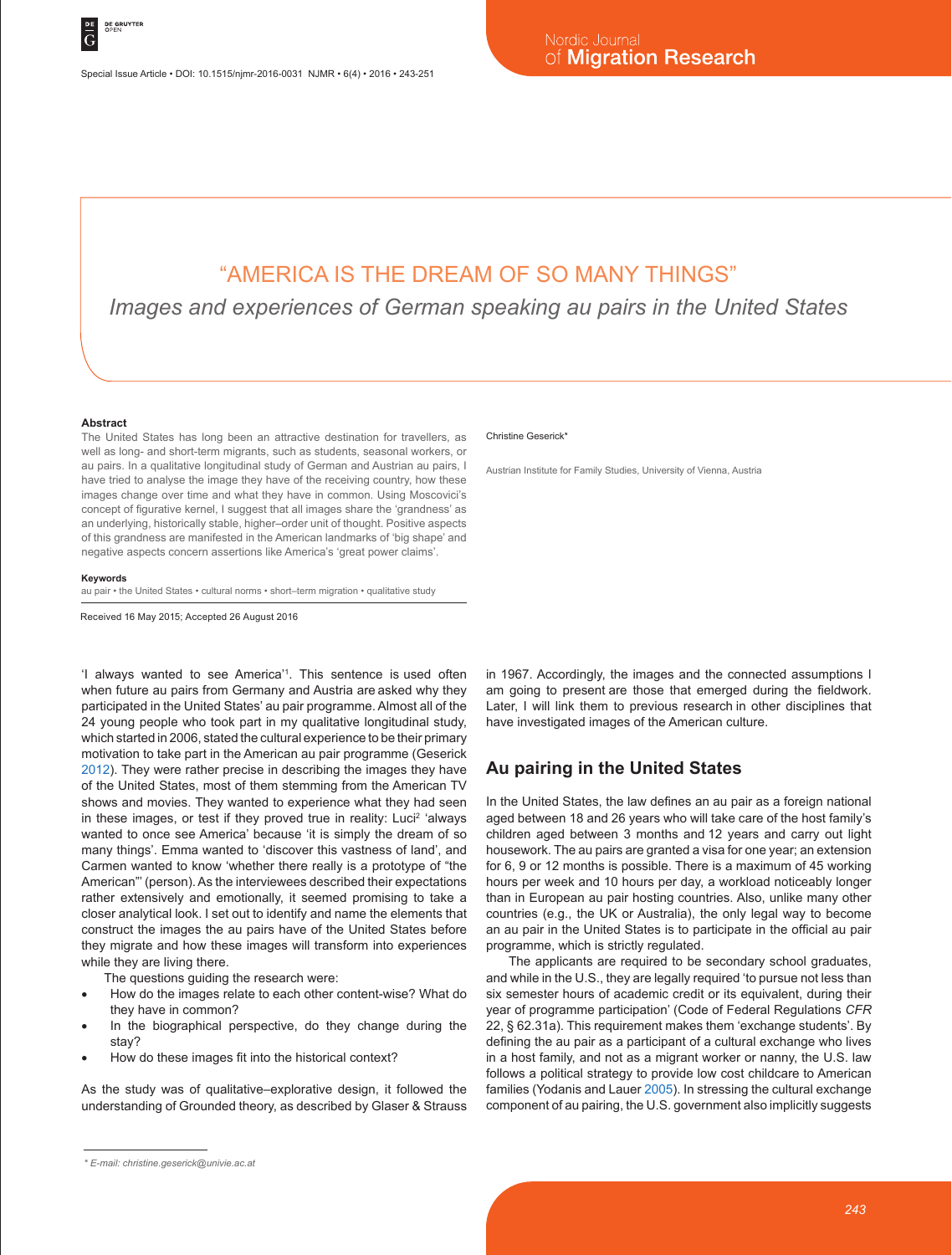that the host families – who often belong to the well-educated and economic elite – do not live with an 'ordinary' childcarer, but with an assumingly well-educated 'exchange student', i.e. the au pair appears to be a social peer, somebody whose sociodemographic background is similar to theirs (Geserick 2015: 222). However, the USA attracts both 'traditional' au pairs who have come from Western Europe for decades now, and since a legal modification in 1997, the so-called 'new' au pairs. They come from the Global South, and might use the au pair scheme to pursue migration strategies (Aguilar Pérez 2015: 205; Orthofer 2009: 156f.). The legal status of au pairs entering the USA is that of 'non-immigrant' foreigners. Yet, as other authors have suggested, their experience resembles that of 'migrant domestic workers, situated in an immigrant context' (Aguilar Pérez 2015: 207). They are not just visiting but actively take part, i.e. work for U.S. American families.

# **Traditional au pairs, traditional migration dreams?**

The traditional au pairs are those whose intercultural stay resembles that of the so-called 'Welschlandjahr' of au pairs in the 19th century, when daughters from wealthy families in the German-speaking part of Switzerland went to live with French-speaking families in order to gather intercultural knowledge and skills (Orthofer 2009). The present-day German-speaking au pairs belong to such a group of traditional au pairs; as well-educated young people from the Global North, they set out to spend a limited time abroad, the so-called 'gap year' (Arnett 2007). Accordingly, their dreams of America, that is, their hopes of what they wish to achieve in the receiving country are of a different fabric than those of au pairs from post-socialist countries (Sekeráková Búriková 2016, Rohde-Abuba 2016, and Tkach 2016). The so-called 'new au pairs' from the Global South, especially the Philippines (Dalgas 2016), strive for better economic status, class improvement and often follow long-term migration goals (e.g., Rohde 2014; Tkach 2014). While these so-called 'Global Women' (Ehrenreich & Hochschild 2003) often leave their own families behind and care 'for other people's children' (Wright 1995) in order to send money back home, the pull factors for Western au pairs are areas of skills and identity; they interpret their temporary migration as a biographic episode, as a *rite de passage,* along which they see the chance for personal growth (Miller & Búriková 2010; Geserick 2012). The Western au pairs are typically very recent school graduates; they often leave home for the first time. They find themselves in a crucial phase of identity building and the developmental tasks of becoming self-determined and peer- and partner-oriented (Hurrelmann & Quenzel 2012). In an earlier study of the same group that I am going to present here, I found that it was not actually to work as an au pair, which is to care of children, but other factors, such as collecting language skills, venturing 'into the foreign' (pull factors) or temporarily leaving their familiar settings (push factor), that had been the decisive elements for the German and Austrian au pairs to choose that programme (Geserick 2012). Different from the Work & Travel Australia program, which has also become popular in recent years, au pairs still live in a protected environment (i.e. in a family), have their own permanent room (instead of backpacking) and don't have to search for new jobs every once in a while. One might say they are the 'bourgeois' kind of temporary migrants, but this does *not* mean that they are less adventurous or safe from difficult situations. It should in fact be stressed that due to the ambiguous au pair regulations worldwide,

every au pair, regardless of their class, gender and ethnicity, is likely to struggle with power negotiations and exploitation in their daily work (Cox 2015: 235f.). Also, as young people, *all* of them (and not just the 'traditional' au pairs) are dealing with identity work, as Dalgas (2015) has shown.

## **Background: America, the beautiful?**

The United States has long been an attractive destination for travellers, short- and long-term migrants. Especially after World War II, the Western Europeans have established a generally positive image of the American culture (Snow 1998; Pells 1997). The Europeans had come to respect and adapt America's striving for freedom and prosperity, and the main ideas of the 'American dream'. The idea of American leaders who, in times of the cold war, had aimed to influence the reshaping of post-war Europe, found fertile soil (Lundestad 2005, Pells 1997, Snow 1998). Political institutions and media, such as *Radio Free Europe* or the *United States Information Agency (USIA)*, had been set up for that specific reason, as Snow describes in her book, tellingly entitled '*Propaganda Inc., Selling America's Culture to the World'* (1998). Similarly, Pells describes how the American pop culture, with its huge American cars, Hollywood movies and Coca Cola, had landed in Europe, together with American soldiers (Pells 1997: 199ff.). Lagerkvist (2008: 344f.) speaks of a true magnetism that resulted in plentiful trips undertaken by European journalists and writers in the post-war years. One of them, Simone de Beauvoir, describes in her famous diary, *America day by day* (1952), how she experiences the 'magic' of New York City, while at the same time, she is suspicious of American capitalism and its 'smell of money' (Beauvoir 1999: 9f.). Even when the so-called cultural imperialism seems to have lost some of its moral grounds (as the cold war ended) and some institutions have been discontinued, America's influence on European culture is still big (Lundestad 2005). In my data analysis, I set out to show that this ambiguity between glorification and resentment against the Americanisation of the Old World is still visible in the images European au pairs have today. Interestingly, the au pairs themselves did not so much speak of Germany and Austria as their reference countries for cultural differences, but rather referred to 'Europe' ('I think we Germans are, well, better, we Europeans in general…'). They somewhat adapt a supranational identity of being 'European', probably a consequence from them changing continents.

It should also be noted that my data collection in 2006/07 was carried out during a distinctive time: There had been emerging new criticism of the American (political) culture, also from within the United States. Some examples are the widely acknowledged books and films by Michael Moore, who, in *Stupid White Men (2002),* satirically and forcefully criticizes the then active administration of George W. Bush.

# **Data and Method**

The 24 au pairs under study were German and Austrian citizens who became au pairs in the United States in the summer of 2006. Their destinations included towns in California, Greater New York, and the Washington DC area. In a longitudinal field study, I interviewed each of them three times: first a short time before their departure; then I visited them in the United States, approximately 8 to 12 weeks after their arrival; and they were interviewed a third time when they had left the United States – either after 12 months, or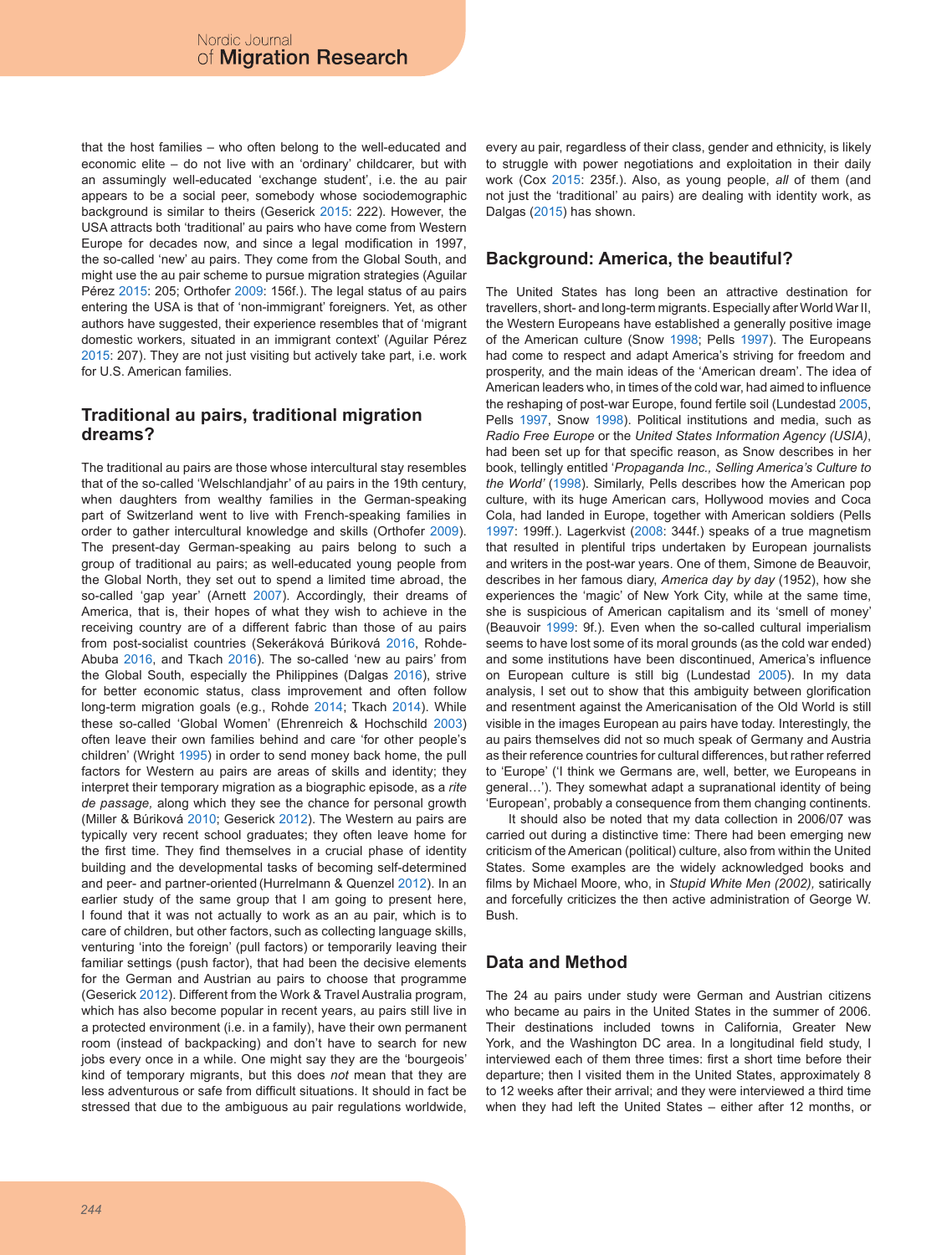earlier, when problematic circumstances ended their stay earlier than planned. The interviews had a qualitative, semi-structured design, and lasted between one and three hours. Participants were recruited via a posting on a big online forum for German-speaking au pairs and via invitation letters sent out by different au pair agencies. They were selected from a large pool of interested au pairs, so that the study included experiences from diverse host parent settings (e.g., double income households, single dads, young or elder children) and from different geographical areas in both the home and destination country. Hence, they represent a variety of settings, which added to the quality of data. The German and Austrian au pairs were chosen because these groups has almost never been looked at, except in a pilot study prepared by Puckhaber, which is mentioned in a joint work but not presented with results (Hess & Puckhaber 2004). Also, I have lived in all three countries and had good access to the field.

Among the 24 au pairs interviewed, 23 were female. They were aged between 18 and 23 years. Only two of them had been to the United States before, in both cases for a short visit. Most of them were recent school graduates (secondary level, ISCED 3), two of them were university students, and the others already held qualified jobs. Before they left, most of them had concrete plans about what they would do after they returned back home, that is return to their jobs or get enrolled in a university programme. By 2007, only three of the 24 au pairs under study remained in the United States and two of them were about to get married.

Following a qualitative-explorative design, the cultural images and experiences of the au pairs under study stemmed from a qualitative theme analysis over all three interviews. These have been described along seven dimensions (see table 1) that emerged during the fieldwork. Relevant quotes were taken from narratives when, for example, during the first interview, the future au pairs elaborated on why they had chosen the United States as the destination country, or how, in the second and third interview, they elaborated on their experience of this culture as immigrants. Also, the context of 'American culture' emerged in other topics throughout the interviews, for example, when the interviewees used cultural differences as an explanation for problems they had with their host family. All the interviews were analysed using a theme-based content analysis that combines both interpersonal (horizontal) comparisons and case-oriented (vertical) hermeneutic analysis (Schorn 2000). The analytical assembling of codes was done by open coding as described by Glaser & Strauss (1967).

The above mentioned images are rooted in different contexts of the young peoples' biographies:

- a) **Non-au pair-related images:** Representations stemming from past experiences were collected during the interviewees' early teen years in the 1990s until 2006. English classes at school, American movies and sitcoms had a great impact.
- b) **Au pair-related images:** Short-term images were gathered in the context of planning the year abroad. These originated from information given by the au pair organisations (brochures, workshops), oral reports of former au pairs and online forums. Also, first contacts with the future host families were used by interviewees to describe their impressions and anticipations.

# **1 American landmarks**

One category that emerged was that of famous landmarks, mostly in the shape of big cities, such as New York City, San Francisco, or other famous attractions, for example, the National parks. Images *Table 1. Dimensions and examples of codes*

| Images                                                                                |  |
|---------------------------------------------------------------------------------------|--|
| Big cities and famous attractions                                                     |  |
| 'The vastness of land'; geographical and<br>cultural diversity; 'oversized' lifestyle |  |
| Unhealthy fast food; poor table manners;<br>absence of family meals                   |  |
| 'Friendly', yet 'not honest' (politeness<br>versus authenticity)                      |  |
| 'Spoiling of children'; 'exaggerated care';<br>parents too protective and controlling |  |
| Prude and religious America; arrogance/<br>ignorance towards other cultures           |  |
| 'Dreamland America' becomes normal,<br>profane, and a second home                     |  |
|                                                                                       |  |

of this category had mostly been gathered through visual media such as movies, travel guides, and school books. The future au pairs wished to visit those places that seemed to comprise a strong emotional component and individual significance. One young woman said that she still remembers the cover of her English book displaying the World Trade Center. Since then, she had nurtured the wish to visit the place herself. She also mentioned the Rockefeller Center Christmas tree and her longing to see 'that tree' since watching the movie *Home alone (1990)*:

Cathy: 'I simply have to go see New York during Christmas. To be in front of that tree! Since (seeing) Kevin (in) Home Alone (the movie), I do want to go there! Every time I see that on TV, I have to cry (laughs).' (1. Int. 02: 104)3

While the emotional appeal to visit those places was mostly driven by the individual 'longing', also, a socially imposed imperative to visit those famous landmarks became visible. For example, when the au pairs said there are 'big cities and stuff that one has to see', or when they mention the (ultimately imperative) book title 'Thousand places to see before you die'.

The dimension of American landmarks was also present in the follow-up interviews, while they were in America. Many au pairs said they felt overwhelmed by living near famous attractions, and this seemed to be a factor that could balance out a strenuous au pair job. Even those who quit and returned home early said that they were happy that at least their wish to 'once see America' has come true. When Luci left the United States after only three months, she said 'the best thing' about her stay 'was San Diego'. She described a Californian beach scene with 'Baywatch-guy', 'palm trees' and 'skimpy bikinis'. To her, this scene was 'typical American' and a 'cliché' that she 'really liked'.

It is notable that these symbols of American culture seemed rather stable, in both the perspective of the au pairs and in a historical sense. The landmarks that the au pairs longed to see beforehand were those that later impressed them the most. And they also matched those that have attracted generations of tourists and migrants to the United States. The au pairs felt contented after having seen the famous symbols; the imperative to travel there had been fulfilled – even when they were disappointed that their au pair experience ended early. On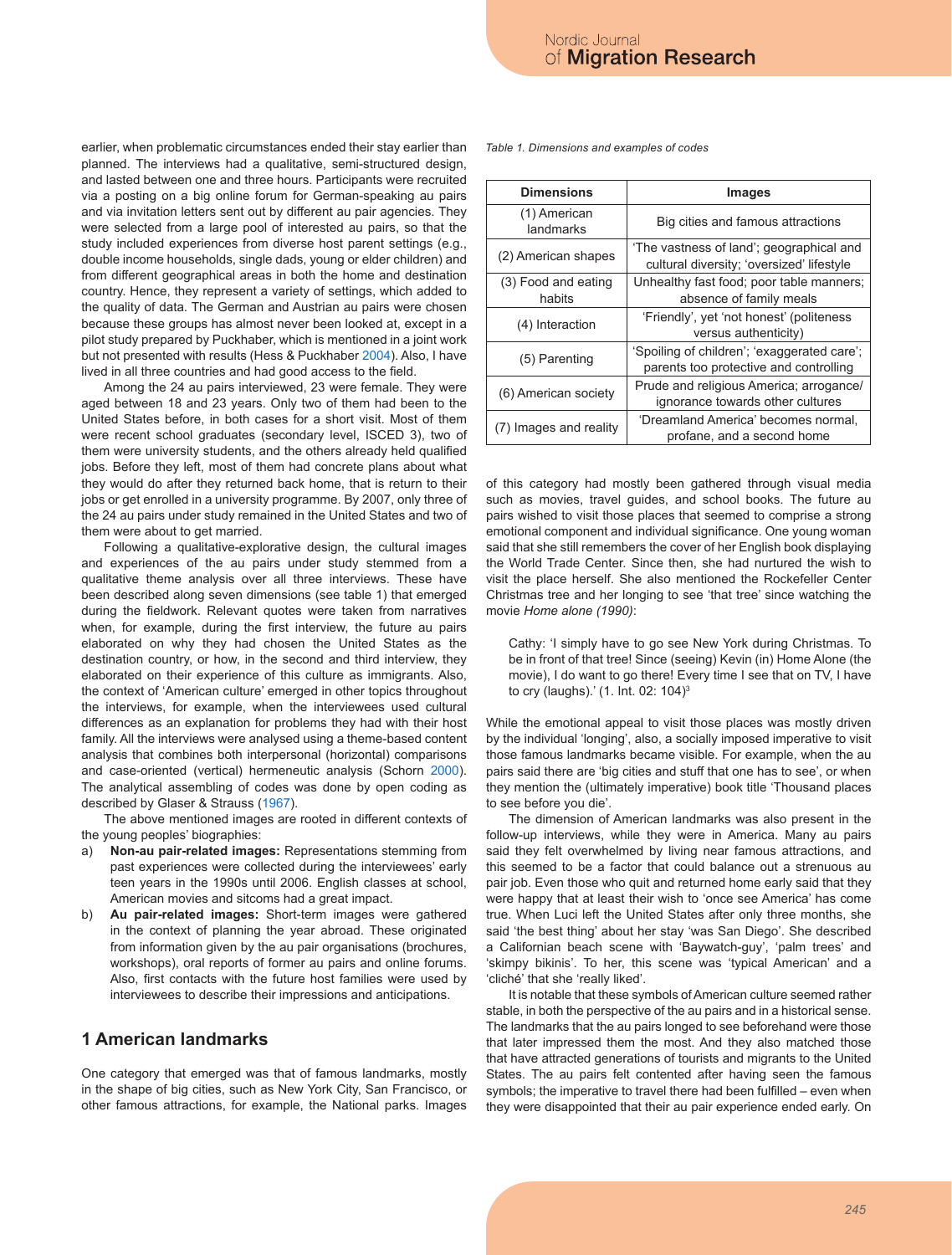her way back home, in the shuttle to the airport, Cathy saw the Statue of Liberty one last time and said to herself: 'Now I have seen this again, I am ready to fly home.' We may have even heard a slight bitterness or irony in her tone, but Cathy's statement illustrated what is true for most of the interviewees; even for those who left early, the dimensions of American landmarks lived up to the au pairs' expectations and was the one with the most positive content.

# **2 American shapes**

'In America, everything is bigger!' The United States is famous for being referred to in superlatives. This was also how the au pairs describe their expectations and experiences. Very often, interviewees used the words 'big', 'huge' or 'rich in variety' to describe: (1) the variety of geographical areas within the country, (2) the plurality of ethnic groups, and (3) other American icons, such as 'big cars' and 'huge American wooden houses', which served as images.

Before the au pairs left for the United States, the connotation of American shapes was always positive. Also, once in the USA, they were fascinated by the 'extremes of nature' and enjoyed the cultural diversity. However, sometimes things were experienced as being *too* big, oversized. In her retrospective interview, Lana referred to large shopping malls with endless opening hours, and Luci gave the example of her host's daughter's party for her fifth birthday, with invited clowns and a huge tent. For her taste, that was planned in too big a manner ('for me, these dimensions were just over the top'). Some criticized the American lifestyle as being consumptionoriented, ostentatious and wasteful:

Toni: 'I have seen this in many American families. They go to McDonald's, and then the children get a hamburger, Chik'n Nuggets and two ice creams. They cannot eat all this, but it doesn't matter because they only like it like this, as they eat a little bit from everything. Such a waste of money!' (2. Int. 14: 306)

Even when quoted, Toni's criticism can be understood as a general dislike for wasting resources and a lack of 'green thinking' and something like a well-mannered modesty. Altogether, the examples show that, during the stay, the perception shifted from big dimensions of the country (including geography and cultural diversity) to an oversized, and hence, a criticized dimension of 'the' American lifestyle of an 'affluent society'.

# **3 Food and eating habits**

Not surprisingly, as food is a very crucial part of one's daily life and culture, this topic was very prominent throughout the whole study period. This concerned both the daily diet and social aspects, such as eating habits and table manners. This topic was often raised when the soon-to-be au pairs are asked what changes they expected in their new American setting, or if they had any fears ('What do you believe to be the biggest change for you?' to which one au pair answered, 'To eat without a knife.'). Most food related images were negative expectations, most of all the fear of gaining weight because of American fast food.

The food topic was also significant once the au pairs arrived in the United States. How drastic the change of one's daily diet can be experienced becomes clear from Laura's quote. When asked if she was missing something from Germany, she listed food right after her friends ('I am missing my friends of course and else only the German food. All tastes awful here'). The phrase 'Typical American' was referred to in quotes like 'every evening just pizza' and 'eating so much fast food'. Some truly suffered from the change in their usual diet. They lost weight (seldom!) or gained weight (more often!). Some of them tried to find strategies to escape their host family's meal plans by cooking for themselves. Also, the social aspect of eating habits was a topic discussed in the follow-up interviews. Three aspects were criticized the most: the American table manners ('we eat much more civilized in Germany'), the absence of family meals, and a nonecological consumer behaviour ('we eat from paper plates most of the time. Such a waste! This is totally American!'). Taken together, the quotations from different points of time suggested that their experiences had met their expectations. This result can be illustrated through Toni's quote when she, after her return to Germany, says that, concerning food, 'The prejudices we Germans have about the Americans are true'.

# **4. Interaction**

The category of interaction included statements that focussed on their communication and interaction with Americans, and communication and interaction between various Americans. The au pairs under study portrayed their impressions of a communication style that can best be described as 'friendly', yet 'not honest'. During the first interview series, they expressed expecting eagerness ('this immediate openness'), which some also used to describe their first telephone conversation with the American host families. On the other hand, the American 'how are you' politeness was often directly contrasted with their estimate that 'real friendships with Americans' would probably be 'hard to knit', and that seemingly open conversations would lack directness, and hence honesty – ingredients that would be necessary for closer relationships.

These images didn't change when the young people were in the country, and the polarity between authenticity and politeness was a constant theme. Differences only existed at an individual level, that is, in the accentuation of poles. In their later interviews, some au pairs focussed on phoniness and superficiality, whereas others referred to positive aspects like openness or willingness to help others. They said that 'the American mentality' was respectful in its communication style ('I feel appreciated as a person'). Others were disturbed by the flowery phrases of politeness or familiarity ('it is totally disturbing that everybody in America calls me honey. When I enter a store to buy a pair of pants, I don't need the salesperson, whom I am meeting for the first time in my life, to call me honey!').

# **5. Parenting**

The topic of parenting was seldom referred to during the first interview series, but it gained in significance over time. Also, images and experiences that were narrated in the second and third interviews were mostly negative. Their choice of words showed that the young people were sometimes truly indignant about the 'typical American parenting style'. Words like 'cruel', 'awful' and 'incredible' indicated this. One aspect of the critique was the so-called 'spoiling of children'. This refers to both emotional reassurance (they can do everything) and materialistic attention (they have everything). Anna criticized that her host's 9-year-old daughter was always rewarded with a present after she completed her private teaching-session ('she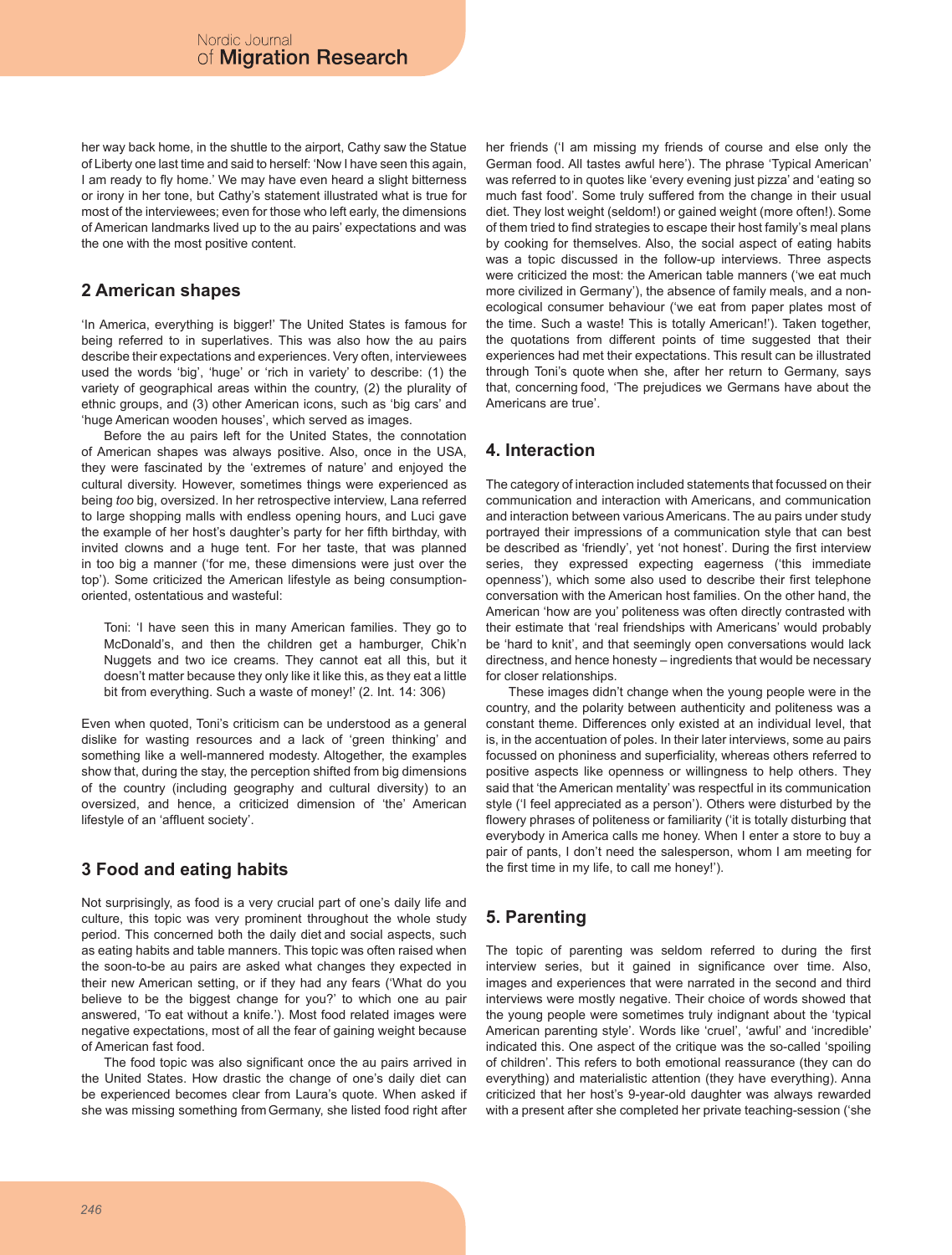can choose a toy, no matter how much it costs'). Another aspect of spoiling referred to by the au pairs was when they said that the parents showed 'exaggerated care', which was rooted in the fear that something might happen to their children. They would show too big a 'protective instinct'. One example of parental 'overprotection' (as interpreted by the au pairs) was the practice of dropping and picking up the children by car in such a thought-out system, so that they don't walk even one metre alone by themselves without being watched and don't run into any risk of child abduction or other dangers. 'It is like a drive-through' or 'picking them up at McDrive', the interviewees said, slightly amused but also annoyed, as they were the ones driving them to school. Especially for hosts with older children, parental control was criticized. Finja found it strange that the 16-year-old son of her host parents was not allowed to have friends over. And Julia wondered why her host mother controlled her 8-year-old daughter's playlist on the MP3-player and observed a 'difference of mentality' between German and American parents, the latter showing a 'protective instinct', which was a little too big, compared to what she was used to.

# **6 American Society**

Before they left for their short-term migration, the au pairs shared many thoughts about the American society as a community of values and norms, as it had been discussed specifically in the media during the early years of the new millennium. Many referred to Michael Moore as the central figure of this new criticism. Au pair Carmen said that she wanted to see by herself whether his books and documentaries were true and if 'there really is this prototype of an American', whom she described as 'apolitical and patriotic'. Almost all statements in this category had a slight or explicit negative connotation. The most critical statements in the first interview series included the image of an American foreign policy 'acting up' towards other nations, or a 'lack of general knowledge' among the Americans. Also, the 'lack of ecological thinking' is mentioned by a few, often combined with the image of 'waste'. Somewhat less negatively connoted are the images of a 'prude and religious America'. Also, the Americans were perceived as showing a form of patriotism that is not known in Germany or Austria. Obviously amused, but also a bit concerned, one interviewee shared her observation of an American girlfriend living in Germany. She owned a card game displaying the portraits of the Bush administration, governing at that time. Referring to the obvious cultural differences, she said, 'I mean, we would never use a card game displaying Angela Merkel'.

The interviews during and after their stay in the United States showed that the discussed topics were identical to the ones addressed before migration. In short illustrations, and sometimes garnished with ironic remarks, the au pairs said that their expectations of the American society seemed to have proven true, for example the lack of ecological thinking ('the Americans (would) rather go to war than that they (would) turn off the light switch'). Also, once in the United States, the au pairs needed to adjust themselves to these American values and norms that now shaped their daily lives. Disappointments and problems were caused, especially by what they called the 'prude America'. As the legal age is 21 in the United States, most au pairs were still minors by law. The 19 and 20 year olds who had already been allowed to consume alcohol in their home countries were now forbidden to do so, and could not enter clubs that served alcohol, a frustrating situation for most of them, even though they had been prepared for these different rules during an orientation week for au

pairs. Other age-related norms concerned sexuality, especially the commandment to not be sexually active before marriage. This norm was mostly a problem for those who had a partner overseas, who came to visit them, as they were often not allowed to sleep in the same room. Also, some au pairs had to follow a so-called curfew. Their host parents asked them to be back at a certain time when out at night, usually between 10 pm and 12 am during the week and later on the weekends. When comparing age-related norms, the au pairs detected a cultural difference of taboos. They made fun of the laws that allowed a young person to drive and own weapons at an early age, while alcohol and sexuality were considered to necessarily cause them harm.

Another challenge to the au pairs, concerning the general composure of the American society, was the 'lack of general knowledge'. While before their migration, the au pairs used neutral words to describe that expectation ('(the) Americans are certainly not famous for having good general knowledge'), they now felt personally affected when the people they met seemed to have only little knowledge about their home country, that is Germany and Austria. They spoke of a 'typical American ignorance' and 'arrogance' towards other cultures. Ben, for example, was annoyed by the question 'whether Hitler is still alive', and Cathy had been asked 'whether Germany is a city or a country'. Katharina concluded: 'The big-headed Americans – this prejudice has proven to be true somehow'.

## **7 Images and Reality**

This last dimension of images and reality united the aspects of the previous ones and allowed for a broader analytical view. It collected the statements of au pairs who themselves had chosen to reflect their images on a meta-level and long-term perspective. During the first interview, they talked about their own expectations and tried to forecast how images could be fulfilled or destroyed when coming face-to-face with reality, that is when they would participate in the American culture only a few weeks later. The words 'dream' or 'American dream' and 'reality' were often used in this context. The 'American dream' had two meanings: first, there was the strong personal wish ('one's dream') to spend a good time in that country. Second, and more prominent was the collective meaning that united superlatives specific to that country, 'America, the beautiful', 'America, the superpower', and such, which the au pairs set out to test in reality. Some were, however, sceptic. One young woman believed that 'America to everyone is a little bit the land of dreams', but feared that this 'little dream bubble' might burst because 'reality is not like that what you would expect'.

Later, during or after their stay, some au pairs were disappointed. After only a few weeks in the United States, Ben said, it was 'not the dream country which (he) had always imagined'. His 'euphoria' had worn off by week two. This was connected to the au pair work, which, to him, was tougher than expected:

Ben: 'Now that I am here, it is simply America. Just an ordinary country, which happens to be situated on the other side of the world, with its own rules and culture. It is completely different than I had imagined it. It is less of this easygoing American lifestyle. But it is really tough work what I am doing here now.' (2. Int. 23: 232)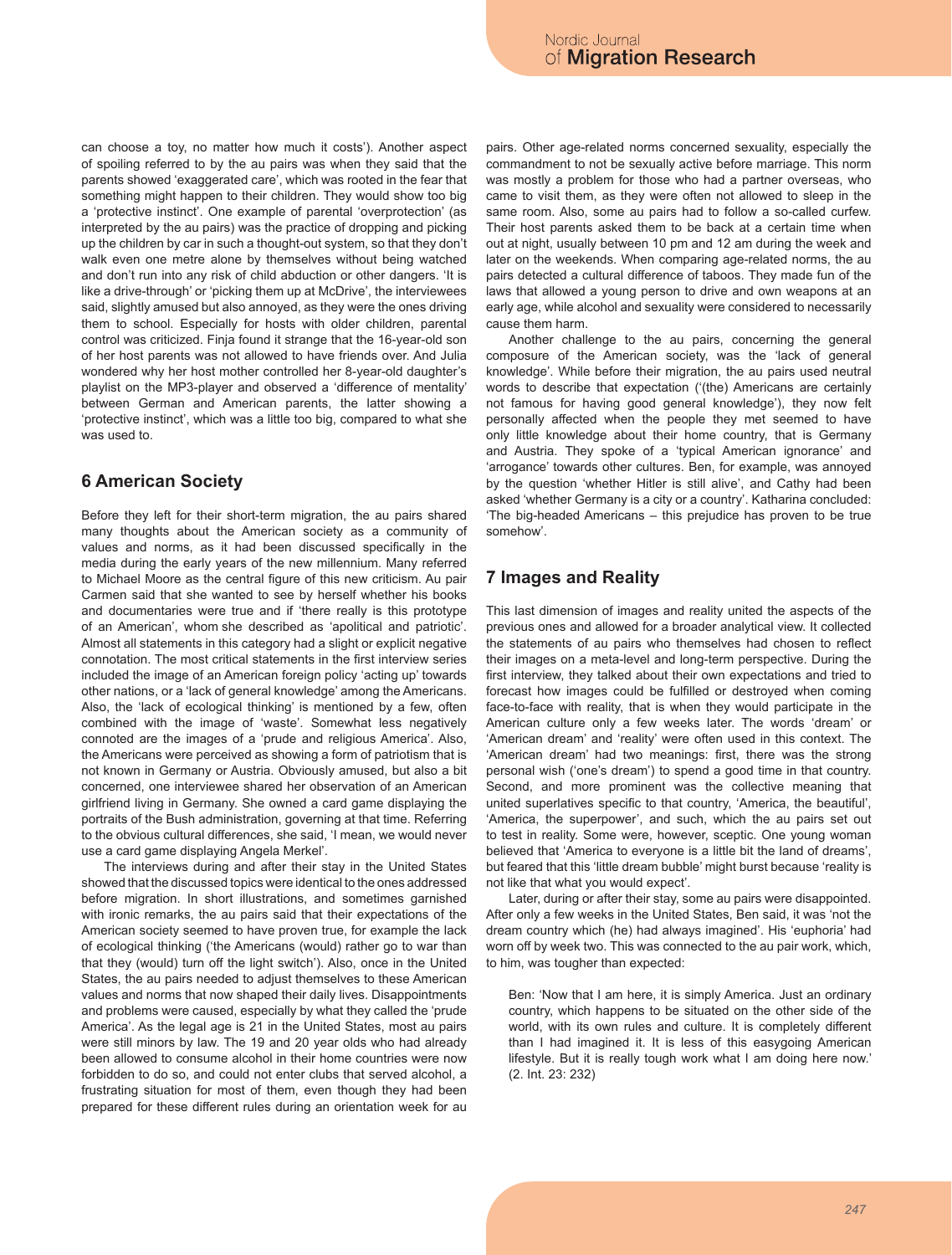Ben's quote shows what was true for others too. The image of 'dreamland America' could not bear up against the normal and the mundane everyday life. 'When you see America on TV, you don't see the road holes', Ben further illustrated his thoughts.

There were also au pairs who made up for the fading of the 'land of dreams' with a new, positive, dimension. They found it endearing that America, ultimately, was 'just one country among many others'. Similar to a person you would have once fancied and fallen in love with, and who ultimately turns out to be just 'normal'. Also, America becomes mundane, but is still being loved – including its unpleasant characteristics. Laura, for example, praises the friendliness of the Americans, but adds with a smile that they would 'be a bit mean after all'. Also, Mara admitted that she used to rail about 'this American superficiality', but was saying this in an amused tone. One loves, one forgives. Connected to this was the feeling that America had become 'like a second home', a phrase used by many. Toni was one of them. Her quote illustrated how her biographic experiences had pushed her general hesitations about that country into the second place.

#### Int.: 'How about your image of the USA?

Toni: Oh, that has definitely changed a great deal. (…) It is not just a country anymore that I want to visit some time. But it has become something like my second home, I would definitely say. Because I have lived there for one year. I have laughed and cried there for one year. And I have made friends there. I have learnt a lot there. And I got a completely different view of things. It is more like a sense of home. Before, I have seen the USA to be a country that suppresses all other countries a bit. But now, this is somehow not so important anymore.' (3. Int. 14: 54ff.)

Some au pairs also said that they were not willing anymore to discuss the American culture with their German friends, who make fun of 'the crazy Americans', as Carmen put it. Carmen now defends that country where she had spent a meaningful year of her life. These examples showed that the cognitive representations about the American culture were superimposed by emotions of belonging there, that is, feeling like being a part of it. To some au pairs, the term 'America' had even become *synonymous* with their very own biographical migration experience. It had lost its abstract component of a collective term. In her interview, upon her returning to Germany, Carmen said: 'America definitely was one of the best decisions I have ever made'. In this regard, the 'American dream' had come true for those au pairs whose short-time migration had met the expectation of spending a rewarding time in that country.

## **"Grandness" as the figurative kernel**

In order to synthesize the seven dimensions, we may ask what they all have in common. Here, Serge Moscovici's concept of the *figurative kernel* (1961) seems to be a valuable approach. It can also be described as the "central code" or the "central image" (Orfali 2002: 413). Moscovici (1961, 2011) defined social representations (or images) as a "network of concepts and symbols", which also contained an imaginative element (2011: 454).

"(…) Everything in a social representation is ordered around a figurative kernel that in a sense 'underlies' all the images, notions or judgments that a group or society has generated over time." (Moscovici 2011: 454)

For my research context of the American culture, I would assume that the figurative kernel is the *grandness* of the country. This theme recurs in the seven images, and it is also historically robust as it connects both the ambiguous images of post-war travellers such as Beauvoir in the 1950s and the images used in the critical documentaries of the early 2000s. The term grandness refers to a (per se neutral) 'grand nature' that is evaluated differently, according to the circumstances: 'The huge American landmarks are of great shape, the vastness of land is impressive, and the extensive roads of travel must not end.' In this, the au pairs' excitement matches the one of Beauvoir: 'What disconcerts me is that those movie sets I'd never really believed in are suddenly real' (1999: 12). But there is also a critique: 'They are great, the landmarks. But too cocky the American lifestyle appears sometimes', which means that, on an interaction level, the 'grandness' experienced may be inept. Especially the U.S. foreign policy and its values of freedom and prosperity, symbols of expansion, create negative images. America should 'cut the showoff', this was where the statements of the au pairs match with the political statements of the 'new' movies from Hollywood. Companies should adopt sustainable production methods (matching movie: *Food, Inc.*, 2008), they should accept the limitations of natural resources (*Gasland,* 2010), and realize that 'more' is not always 'better', such as when it comes to food (*Supersize Me,* 2004). We have seen the waste of food and uncontrolled consumption of fast food to be the dominant themes in the au pair interviews.

These results supported the previous research results from other disciplines. Like the au pairs have used the label 'superpower USA', and they had heard the Americans use it also – sometimes in an unpleasant way – the German media has been found to repeatedly portray the United States as the big global player 'number one' (Pettersson 2011: 40). However, Nolan (2005) has pointed out that anti-American tendencies in Germany are primarily linked to the American Foreign Policy and not to the culture as a whole. Also, he suggests that anti-American tendencies had 'never been more visible' than in the years between 2001 and 2003, when different convictions about a possible war in Iraq would provoke some open hostility between the German and American politicians (Nolan 2005: 115; Szabo 2004:43, Pettersson 2011). Presumably, this 'frosty atmosphere' can explain the extensive criticism of U.S. foreign policy by the young people under study, who were interviewed in the years following the Iraq war (2006–2007). Their opinions reflected the zeitgeist.

### **What changes over time?**

The au pair's perspective changed over time. First, they described the culture of the destination country from a distance, then as participants, and finally in retrospect. For this mingling of stereotypes, expectations and experiences, Lagerkvist (2004, 2008) introduces the term *third space suspense:* The traveller, or short-term migrant, would suffer disappointments and dissonances, as media transmitted images might contradict with individual experiences. A mitigation process within the individual would then lift the knowledge onto a higher level (Lagerkvist 2008: 343). For the au pairs under study, I suggest that their mitigation process takes place in the verification and specification of what they have called 'the dreams of so many things'.

One dream that obviously came true was to visit or even live in places that were symbolic of the United States. Even for those who left early, the excitement to have lived in Manhattan or near a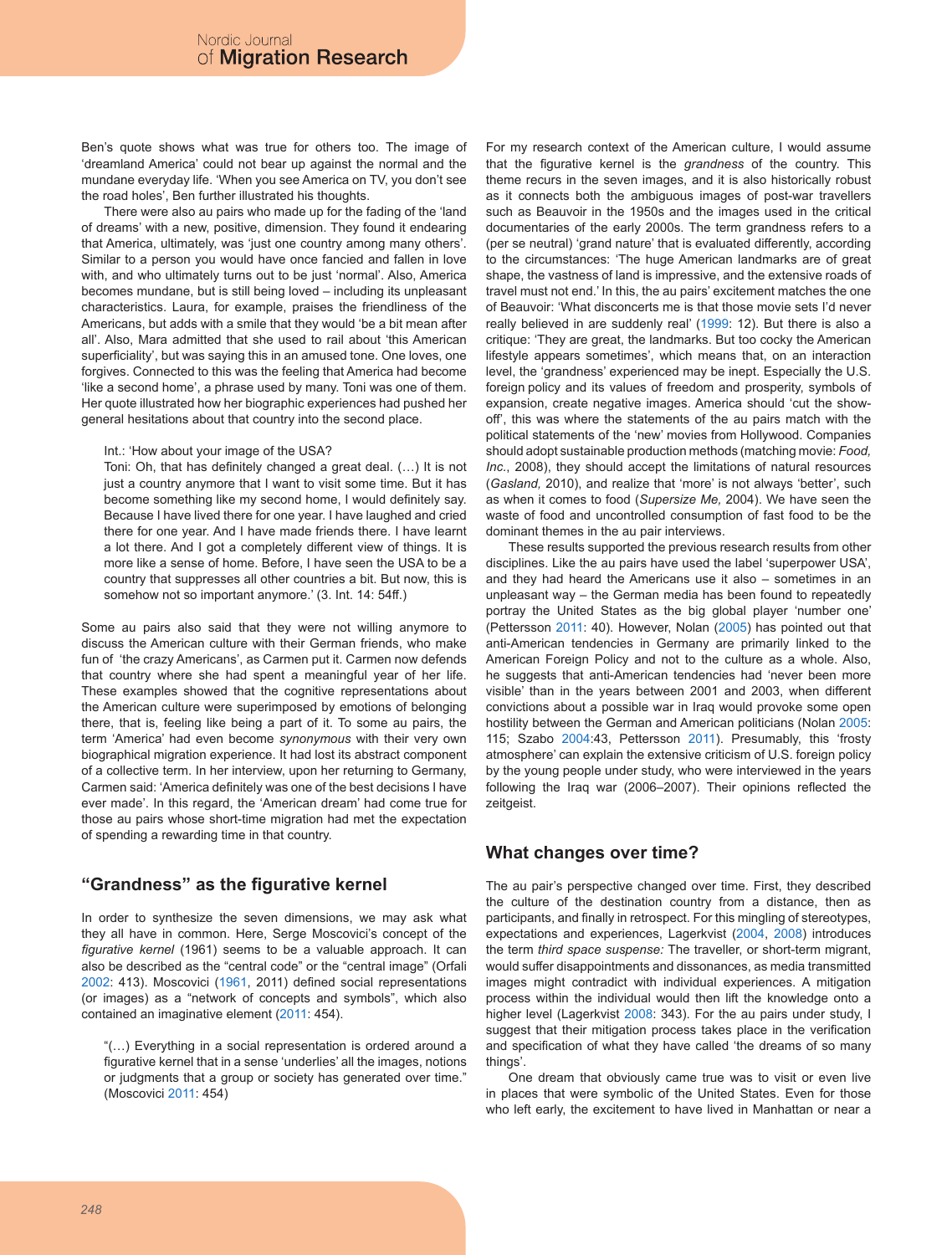Californian beach provided a great deal of satisfaction, the social imperative 'to have been there' had been fulfilled. This accords with the observations of Cox & Busch who found that the 'thrill of living in such an iconic space' (here: London) 'can hide the drudgery of au pairing' (Cox & Busch 2016). A possible explanation for the particular significance of cities, landmarks and landscapes might be the dominant role played by the visuals over other senses, when it comes to experiencing a culture (Lagerkvist 2008; Macnaghten & Urry 1998: 105; Lefebvre 1991). 'Although the journey obviously involved the whole body and the spectrum of senses (…), there is a primacy of the visual in sensing places', writes Lagerkvist (2008: 351).

But the data also showed that the process of establishing of cultural images involved more than just verifying visual cognitions. Once the au pair is actually living in the destination country, the social component gained in significance. As the young people spent their daily life in the most intimate social group of the society – the family, the au pair experience was one that fine-tuned ordinary prejudices and created new cultural images on the interaction level: America's 'Great Power claims' emerged in the communication with 'ignorant Americans' who had little knowledge of European countries, and as a childcarer, the au pairs realized that there were differences between the American parenting style and that of their home country. But most of all, the image and experience of a 'prude America' caused an actual problem for the au pairs who, at this age, are especially peer- and partner-oriented, and strive to achieve independence. Hence they struggled with the age-related social norms that they had already overcome in their home countries. For example, not having the right to have male friends or boyfriends staying overnight, to have a 'curfew' and to be legally forbidden to consume alcohol are norms that put them in childlike role while, at the same time, they were expected to be responsible, grown-up childcarers.

Also, as I have elaborated earlier, some au pairs witnessed the fading of the 'land of dreams', especially as it collides with a strenuous au pair job, and the profanity of everyday life. 'America' became 'normal', and was yet being loved – but not fancied anymore. Many au pairs used the expression for the USA to have become 'like a second home' to them. In saying so, they articulated a strong form of belonging to the new cultural context, as the term 'home' was usually limited to just one place. In this context, and also since I have compared their images with those of travellers in the 1950s, I should stress that the au pairs should *not* be seen as just tourists. Rather, they shared and shaped the everyday life of the American host families, especially as they were actively involved in the upbringing of children, an area where cultural norms were enacted and negotiated on a day-to-day basis.

# **Conclusion**

The analysis provided has shed light on the images that young people from Germany and Austria had of the American culture and how these images changed once these au pairs started living there as short-term migrants. Seven dimensions emerged from the qualitative analysis. Often, their content was negative, especially concerning the topics of food and parenting, and also regarding the communication patterns (politeness versus honesty) or the concept of 'waste' which was referred to in the contexts, such as waste of energy, a consumption-oriented lifestyle, and a materialistic-oriented

parenting style. Positive statements were given mostly in reference to the typical landmarks, both prior and after the migration period in the United States. Using Moscovici's concept of figurative kernel, I have suggested that the contents of the images are connected by the term *grandness*, in both positive and negative connotations – the latter when it comes to the U.S. foreign policy and symbols of expansion.

From a longitudinal perspective, we saw that the au pairs' 'dreams of so many things' had come true especially for those who interpreted it in the sense of a meaningful biographical episode. Also, seeing or living near famous American landmarks had a big and positive influence on their personal judgment about whether their 'American dream' could be fulfilled. Finally, the fading of glamorous images ('now, it is just one country among many others') could often be compensated with strong emotional feelings towards 'America' which is now loved – but not fancied anymore. Negative images (similar to the unpleasant traits of character) were forgiven, and the au pairs defended 'America' against critical remarks made by friends back home. Some used 'America' as a synonym for their very own biographical experiences ('America was great'), and they didn't allow the negative images destroy that meaningful experience.

In reference to the question regarding how these images related with those of the famous post-war travellers, I have suggested that the contrast between fascination by landmarks and critical viewpoints towards American politics and Americanisation of the Old World to some degree replicates the ambiguity that has been described in the literature and research since long ago. As the related images seem historically quite robust, I suggest that the findings are still valid today, ten years after the data collection, and that they can be generalized for other European au pairs. Whether they are also true for other au pairs or domestic workers from the Global South needs to be further investigated. The findings contributed to the knowledge on which differences in cultural norms may provoke conflicts between the au pairs and their host family, and might help sensitising future au pairs in this regard.

**Christine Geserick** holds a PhD in Sociology. Since 2003, she has been a senior researcher at the Austrian Institute for Family Studies at the University of Vienna, Austria. She has been the principle researcher and author in a number of national and international research projects. Her research focuses on the sociology of the family, youth and gender, and qualitative methodology. In 2013, she published the results of her field study on German au pairs in the United States in a monograph. Her (research) interest in the au pair topic originates from her own experience as a German au pair in Norway.

## **Notes**

- 1. When the term 'America' (German: "Amerika") is used, the interviewees refer to the United States of America. Despite the geographical inadequateness, I will stick with the literal translation of their quotes.
- 2. All names are pseudonyms chosen by the interviewees themselves.
- 3. Original quotes are in German and have been translated into English for this paper.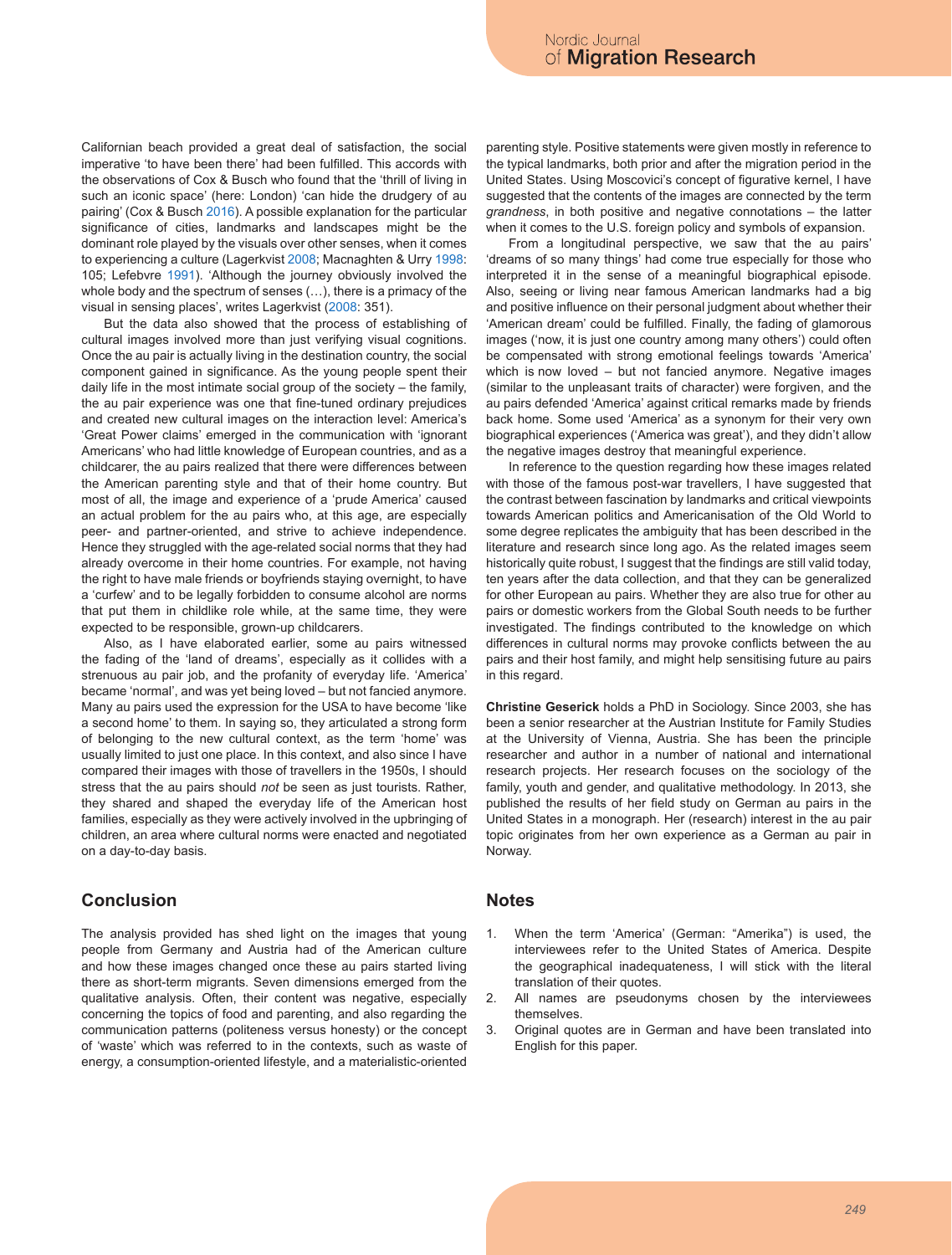#### **References**

- Aguilar Pérez, M 2015, 'The cosmopolitan dilemma: Fantasy, work and the experiences of Mexican au pairs in the USA' in Au pair's lives in global context. Sisters or servants?, ed R Cox, Palgrave Macmillan, Basingstoke, pp. 203–218.
- Arnett, JJ 2007, 'The long and leisurely route: Coming of age in Europe today.', *Current History: A Journal of Contemporary World Affairs*, no. 106, pp. 130–136.
- Beauvoir, S de 1999 (1952), *America day by day,* University of California Press, Berkeley.
- Cox, R 2015, 'Conclusion: When is a worker not a worker? Tackling the contradictions of au pairing' in Au pair's lives in global context. Sisters or servants?, ed R Cox, Palgrave Macmillan, Basingstoke, pp. 235–249.
- Cox, R & Busch, N 2016, '"This is the life I want": Au pairs' perceptions of life in the global city', Nordic Journal of Migration Research, vol. 6, no. 4, DOI: 10.1515/njmr-2016-0029 SI.
- Dalgas, KM 2015, 'Becoming independent through au pair migration: self-making and social re-positioning among young Filipinas in Denmark', Identities, vol. 22, no. 3, pp. 333–346.
- Dalgas, KM 2016, 'Filipino au pairs on the move: Navigating strong and weak ties in the search of future paths', Nordic Journal of Migration Research, vol. 6, no. 4, DOI: 10.1515/njmr-2016-0028 SI.
- Ehrenreich, B & Hochschild, AR (eds.) 2003, Global Woman. Nannies, maids, and sex workers in the new economy, Metropolitan Books, New York.
- Geserick, C 2012, 'I always wanted to go abroad. And I like children. Motivations of young people to become au pairs in the USA.', *YOUNG, Nordic Journal of Youth Research*, vol. 20, no. 1, pp. 49–67, DOI: 10.1177/110330881102000103.
- Geserick, C 2015, 'She doesn't think it will work out: Why au pairs in the USA leave their host family early' in *Au pair's lives in global context. Sisters or servants?,* ed R Cox, Palgrave Macmillan, Basingstoke, pp. 219–234.
- Glaser, BG & Strauss, AL 2007, *The discovery of grounded theory*. *Strategies for qualitative research,* Aldine, New Brunswick.
- Hess, S & Puckhaber, A 2004, 'Big Sisters Are Better Domestic Servants?! Comments on the Booming Au Pair Business', *Feminist Review,* vol. 77, no. 1, pp. 65–78.
- Hurrelmann, K & Quenzel, G 2012, Lebensphase Jugend. Eine Einführung in die sozialwissenschaftliche Jugendforschung, Beltz Juventa, Weinheim.
- Lagerkvist, A 2004, 'We see America. Mediatized and mobile gazes in Swedish post-war travelogues', *International Journal of Cultural Studies*, vol. 7, no. 3, pp. 321–342, DOI: 10.1177/1367877904046301.
- Lagerkvist, A 2008, 'Travels in thirdspace', *European Journal of Communication*, vol. 23, no. 3, pp. 343–363, DOI: 10.1177/0267323108092539.
- Lefebvre, H 1991, *The production of space,* Blackwell, Malden, Mass. Available from: http://www.gbv.de/dms/bowker/ toc/9780631181774.pdf.
- Lundestad, G 2005, The United States and Western Europe since 1945. From "Empire" by invitation to transatlantic drift, Oxford University Press, Oxford, New York.
- Macnaghten, P & Urry, J 1998, *Contested natures,* Sage, London.
- Miller, D & Búriková, Z 2010, Au Pair, Polity Press, Cambridge.
- Moscovici, S 2011 'An essay on social representations and ethnic minorities', *Social Science Information*, vol. 50, no. 3-4, pp. 442– 461, DOI: 10.1177/0539018411411027.
- Moscovici, S 1961, *La psychoanalyse, son image et son public,*  Presses Universitaires de France, Paris.
- Nolan, M 2005, 'Anti-Americanism and Americanization in Germany', *Politics Society*, vol. 33, no. 1, pp. 88–122, DOI: 10.1177/0032329204272551.
- Orfali, B 2002, 'Active minorities and social representations: Two theories, one epistemology', *Journal for the Theory of Social Behavior*, vol. 32, no. 4, pp. 395–416, DOI: 10.1111/1468- 5914.00195.
- Orthofer, M 2009, Au-pair: von der Kulturträgerin zum Dienstmädchen. Die moderne Kleinfamilie als Bildungsbörse und Arbeitsplatz, Böhlau, Wien.
- Pells, RH 1997, *Not like U.S. How Europeans have loved, hated, and transformed American culture since world war II.* Basic Books, New York.
- Pettersson, L 2011, 'Changing images of the USA in German media discourse during four American presidencies', *International Journal of Cultural Studies*, vol. 14, no. 1, pp. 35–51, DOI: 10.1177/1367877910384182.
- Rohde, C 2014, Au-pair Migration. Transnationale Bildungsund Berufsmobilität junger Frauen zwischen Russland und Deutschland, Barbara Budrich, Opladen.
- Rohde-Abuba, C 2016, '"The good girl from Russia can do it all": Au pairs' perspective on morality and immorality in the au pair relation', Nordic Journal of Migration Research, vol. 6, no. 4, DOI: 10.1515/njmr-2016-0033 SI.
- Schorn, A 2000, 'Das themenzentrierte Interview. Ein Verfahren zur Entschlüsselung manifester und latenter Aspekte subjektiver Wirklichkeit', *Forum Qualitative Social Research*, vol. 2, no. 1, pp. Art. 23. Available from: http://www.qualitative-research.net/ index.php/fqs/article/view/1092/2394 [10 April 2016].
- Sekeráková Búriková, Z 2016, 'EU enlargement and au pairing in the UK: the experiences and migratory strategies of Slovak au pairs', Nordic Journal of Migration Research, vol. 6, no. 4, DOI: 10.1515/njmr-2016-0030 SI.
- Snow, N 1998, *Propaganda, Inc. Selling America's culture to the world,* Seven Stories Press, New York , Emeryville, CA.